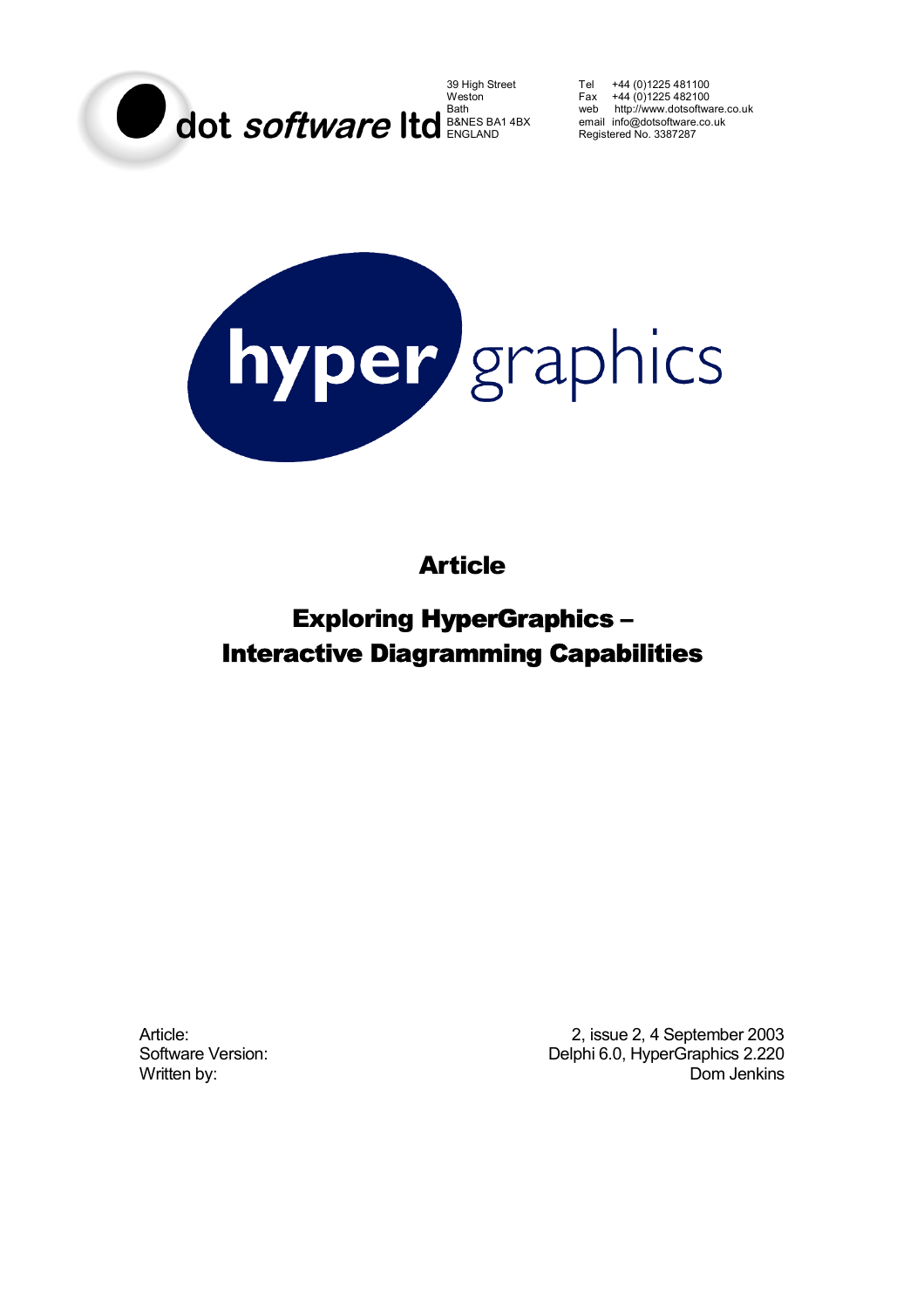

# Getting Started

**HyperGraphics** is a new interactive graphics library ideally suited to engineering applications, particularly those requiring more dynamic graphics capabilities. It also has a number features that make it an ideal choice for interactive graphics and diagramming applications. By this I mean applications such as Microsoft Visio, or a UML designer, which allow a user to manipulate objects graphically and link them together.

Some of the diagramming features of **HyperGraphics** include:

- 1. *Plug* and *Socket* components allowing objects to be linked visually
- 2. *Connecting* and *Connected* events allowing code to accept or decline connections and maintain the links "behind" the diagram
- 3. In-line editing of text objects
- 4. Built-in serialisation of all objects and links, allowing easy "cut and paste", and loading and saving of files.

Many existing **HyperGraphics** objects incorporate socket components already, but if not, these can be added to any object as child components, as we shall see. There are also a number of versatile *Connectors* (lines with plug objects):



Different types of connectors

New connectors can be derived from any of these, and again any number of plug objects can be added.

With these features in mind we can build a simple example...

## Creating a Database Visually

Wouldn't it be nice to create a database visually? For me, this is definitely preferable to using lots of dialogs anyway, namely because you can immediately see the tables and how they link together. So, with this in mind, how about something that allows us to:

- Add tables
- Add fields to the tables
- Set a field to be the primary key
- Set constraints (link primary fields to foreign fields)
- Save the whole lot to a file
- Generate the database (or at least something that could be used to do this!).

To do this, first we need to start a new Delphi project and drop an HGPanel object (from the **HG** tab of the component palette) onto a form, setting  $\Delta$ lign: =alClient. Now add an HGView using the designer (right click the HGPanel and select "HyperGraphics designer…"). As the view will be the parent to our diagram, set it to occupy the whole of the client area, i.e. normalised units for position and size, positioned at (0,0) with size (1,1). Figure 1 shows how your form should look.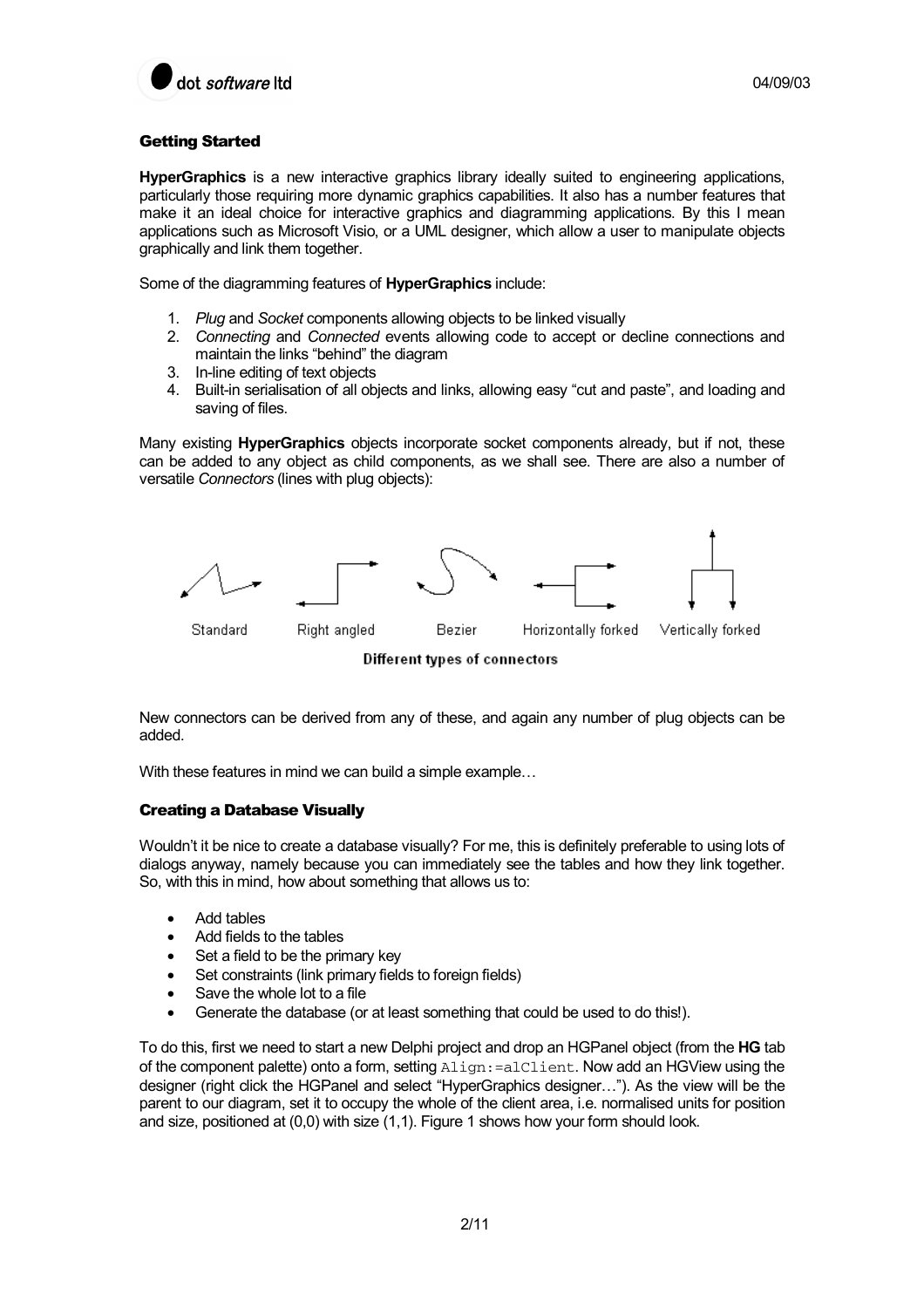

| O Delphi 6 - CreateDatabase                                                                                                                                                                                                                                                                                                                                                                                                                                                                                                                                                                                                                                 |                                                                                                                                                                                                    |                                                                         |                                                                                                                      |                                                                                                             |                                           |                         | $-10 \times$                    |
|-------------------------------------------------------------------------------------------------------------------------------------------------------------------------------------------------------------------------------------------------------------------------------------------------------------------------------------------------------------------------------------------------------------------------------------------------------------------------------------------------------------------------------------------------------------------------------------------------------------------------------------------------------------|----------------------------------------------------------------------------------------------------------------------------------------------------------------------------------------------------|-------------------------------------------------------------------------|----------------------------------------------------------------------------------------------------------------------|-------------------------------------------------------------------------------------------------------------|-------------------------------------------|-------------------------|---------------------------------|
| Eile Edit Search View Project Run Component Database Tools Window Help   <none></none>                                                                                                                                                                                                                                                                                                                                                                                                                                                                                                                                                                      | dbExpress   BDE   ADD   InterBase   Internet   FastNet   OReport   Dialogs   Win 3.1   Samples   COM+   ActiveX   Indu Clients   Indu Servers   Indu Misc   Servers   HG   Test   DFS   Sour 1   1 |                                                                         | 电图<br>$\overline{\phantom{a}}$                                                                                       |                                                                                                             |                                           |                         |                                 |
| <b>DE-BIOSIBE</b><br>◉                                                                                                                                                                                                                                                                                                                                                                                                                                                                                                                                                                                                                                      | 热凝器<br>$\mathcal{C}$                                                                                                                                                                               |                                                                         |                                                                                                                      |                                                                                                             |                                           |                         |                                 |
| MainForm.pas                                                                                                                                                                                                                                                                                                                                                                                                                                                                                                                                                                                                                                                | <b>Create Database</b>                                                                                                                                                                             |                                                                         |                                                                                                                      |                                                                                                             |                                           | $  \mathbb{Z}$ $\times$ | $-17x$                          |
|                                                                                                                                                                                                                                                                                                                                                                                                                                                                                                                                                                                                                                                             | File Edit Help                                                                                                                                                                                     |                                                                         |                                                                                                                      |                                                                                                             |                                           |                         | $\leftarrow$ $ \rightarrow$ $-$ |
| 图 右 十 →                                                                                                                                                                                                                                                                                                                                                                                                                                                                                                                                                                                                                                                     | $\tilde{\P}$<br>$\frac{1}{2}$<br>Ţ.<br>圓<br>B                                                                                                                                                      | $\frac{d\mathbf{r}}{d\mathbf{r}}$                                       |                                                                                                                      |                                                                                                             |                                           |                         | $\blacktriangle$                |
| mMainForm<br>HGPanel1<br>MainMenu1<br>DpenDialog1<br><b>E</b> by PopupMenu1<br>PopupMenu2<br>≐-s<br>PopupMenu3<br>SaveDialog1<br><b>Object Inspector</b><br>싀<br>$\overline{\phantom{a}}$<br>HGPanel1<br>THGPanel<br>Properties Events<br>alClient<br>Align<br>Curson<br>crDefault<br>Enabled<br>True<br>602<br>Height<br>HelpContext<br>$\overline{0}$<br>HelpKeyword<br><b>htContext</b><br>HelpType<br>Hint<br>$\overline{0}$<br>Left<br>MouseE diting<br>True<br>HGP <sub>anel1</sub><br>Name<br>ParentShowHint<br>True<br>PopUpMenu<br>ShowHint<br>False<br>$\overline{\mathbf{0}}$<br>Tag<br>$\overline{0}$<br>Top<br>Visible<br>True<br>862<br>Width | <b>HyperGraphics Design</b><br>Help<br>E-HGwindow<br>- HGview1<br>$\left  \right $<br>258: 23                                                                                                      | ×<br>slDatabase.Add('Table: '+Table.Name);<br>Code Diagram<br>Read only | <b>View properties</b><br>Basic Box   View<br>Position<br>׌<br>y 0<br>Style<br>$\Gamma$ Clipping<br>$\nabla$ Movable | units<br>Normalised<br>Selection style <sup>®</sup> Edit<br>C Dormant<br>Select with parent<br>OK<br>Cancel | ? X <br>$\overline{\phantom{a}}$<br>Apply |                         | ΣΓ                              |
| All shown<br>T                                                                                                                                                                                                                                                                                                                                                                                                                                                                                                                                                                                                                                              |                                                                                                                                                                                                    |                                                                         |                                                                                                                      |                                                                                                             |                                           |                         |                                 |
| 00000000<br><b>Start</b>                                                                                                                                                                                                                                                                                                                                                                                                                                                                                                                                                                                                                                    | Inbox - Outlook Express                                                                                                                                                                            | wineys - [C:\Dom\Dot s                                                  | Dot Software Intranet -                                                                                              | <sup>2</sup> Music                                                                                          | M CreateDatabase article Do Delphi 6      |                         | (4 17:45)                       |

## **Figure 1 HyperGraphics designer**

Now we need some visual objects to represent the tables and connectors, and we can derive them from a table (THGTable) and a right-angled connector (THGRAConnector), respectively.

## Multi-line and multi-column tables

The THGTable object supports multi-line and multi-column tables, with each cell being a THGCell object that positions its child controls and sizes itself to surround them (a bit like the way an HTML table sizes itself to its contents). We can derive a new component from a THGTable, and use a text object (THGText) to display the table name.

### **Displaying the field names is a bit trickier as we want to have an indication that the field is a primary key. For this we'll use a picture object with a caption object positioned to its left, as this will draw itself without any extra coding.**

Listing 1 – Creating the table shows the code required to create the table and add fields. Note that the "perimeter socket" [a special socket that allows plugs to connect anywhere along the perimeter of its parent, rather than at a specific location] is freed in the constructor. This is because it is already part of the THGTable, but as we do not need this behaviour, we simply delete the object. You can also see that we have added two socket (THGSocket) components to the cell, one on each side of the cell. These will be used with the connector object to set the database constraints. The object hierarchy is as follows:

```
THGDatabaseTable 
        THGCell 
                 THGText – used for the table name 
        THGCell 
                 THGSocket – used to connect fields together 
                 THGSocket 
                 THGPicture – used to indicate a primary key field
```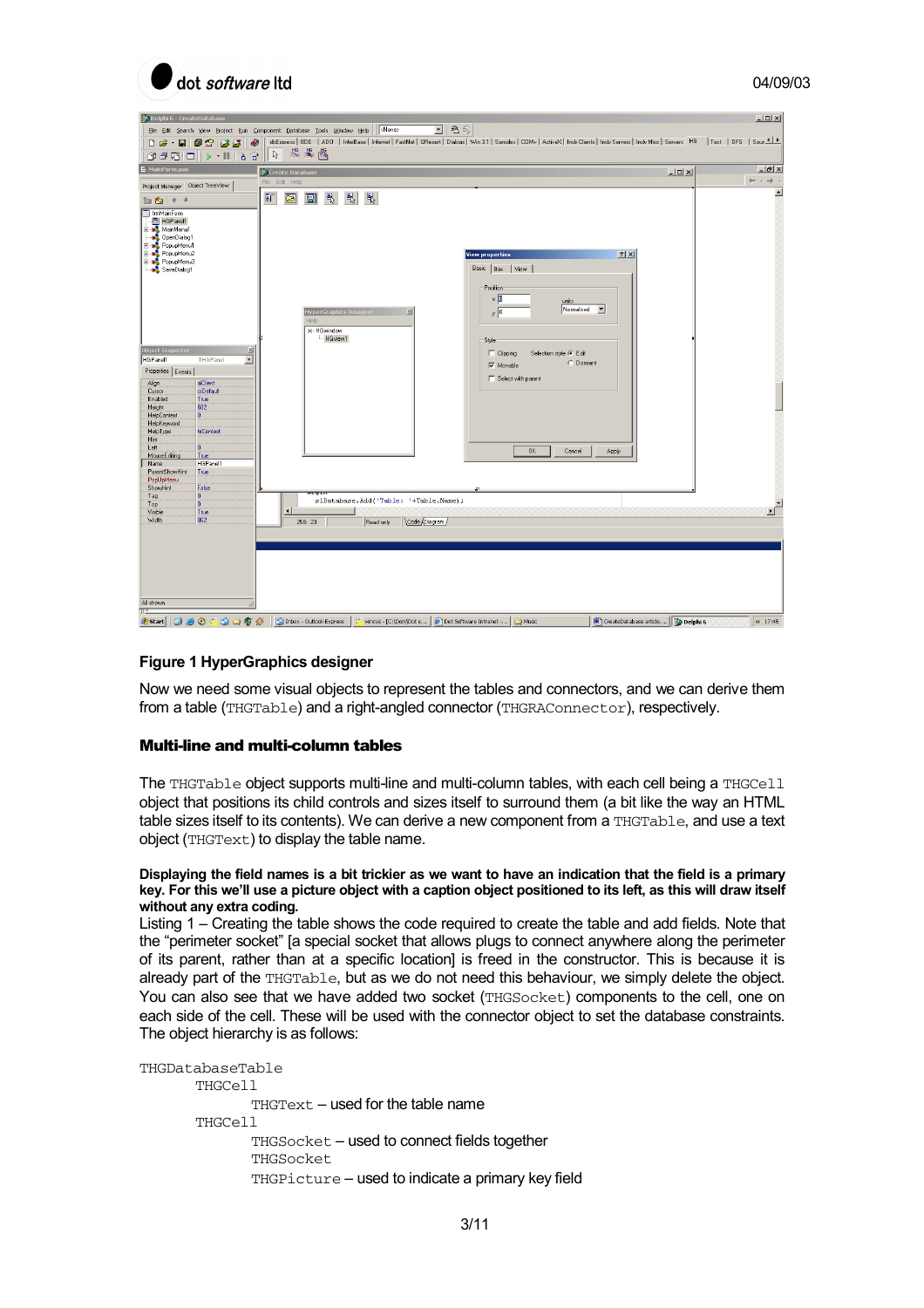

THGCaption – used for the field name

THGCell … …

Now we have created the object, we can add some properties to manipulate the fields, set the primary key and return the selected field (if there is one). Note that a user can select the child components of an object by holding down the control key while clicking the parent component. We can make use of this functionality to let the user select an individual field in a table. This can be used to provide a different pop-up menu in the main form. To set a field as the primary key we set the picture object's ImageObj to a pre-loaded bitmap. See Listing 2 – Setting a primary key.

We must also remember to register our new object with **HyperGraphics**, as we need to use the built-in serialisation to save our diagram:

```
 // Register with HG (only used for serialisation) 
 RegisterHGclass( '','Database Table', TDatabaseTable);
```
We must also restore any references to **HyperGraphics** objects after serialisation, as our constructor will not be called (because **HyperGraphics** has already created our table and all its children from information in the serialisation file). The post serialise event is called after serialisation has been completed, and this is the place to do it:

```
procedure TDatabaseTable.PostSerialiseEvent; 
begin 
   // get references to objects created in the constructor 
   FText:=FindObj('Title') as THGText; 
end;
```
Finally we want to stop a connection being made between two sockets on the same field (remember that each field in the table has two sockets, one on each side). To do this, we can add a utility method that can be called from the connector when the user is attempting to connect two fields:

```
function TDatabaseTable.CanConnect(Socket1, Socket2: THGSocket): boolean; 
begin 
   // check that both sockets don't belong to the same field 
   Result:=not (GetFieldInxFromSocket(Socket1)=GetFieldInxFromSocket(Socket2)); 
end;
```
### Connecting tables

The THGRAConnector object already has the behaviour we need, but we must also make sure that it can only connect to a table, and that within that table, the THGRAConnector never reconnects a field with itself (i.e. connections should only be made between two different fields). To do this, we override the methods that are called when the user drops a plug on a socket:

```
function IsValidConnectEvent( id: longint; psocket: THGsocket; cm: HGconnectmode 
): boolean; override; 
procedure ConnectEvent( id: longint; psocket: THGsocket; cm: HGconnectmode ); 
override;
```
The first method is used to control the making or breaking of a connection. If  $_{\text{True}}$  is returned, the user is given visual feedback that the plug can be "dropped", and the connection can be made (and broken). The second method can be used to store information after the connection has been made or broken, and we can use it to set the name of the connector when both ends are connected:

```
procedure TFieldConnector.ConnectEvent(id: Integer; psocket: THGsocket; 
  cm: HGconnectmode); 
var 
   PrimaryTable,ForeignTable: TDatabaseTable; 
   PrimaryInx,ForeignInx: integer;
```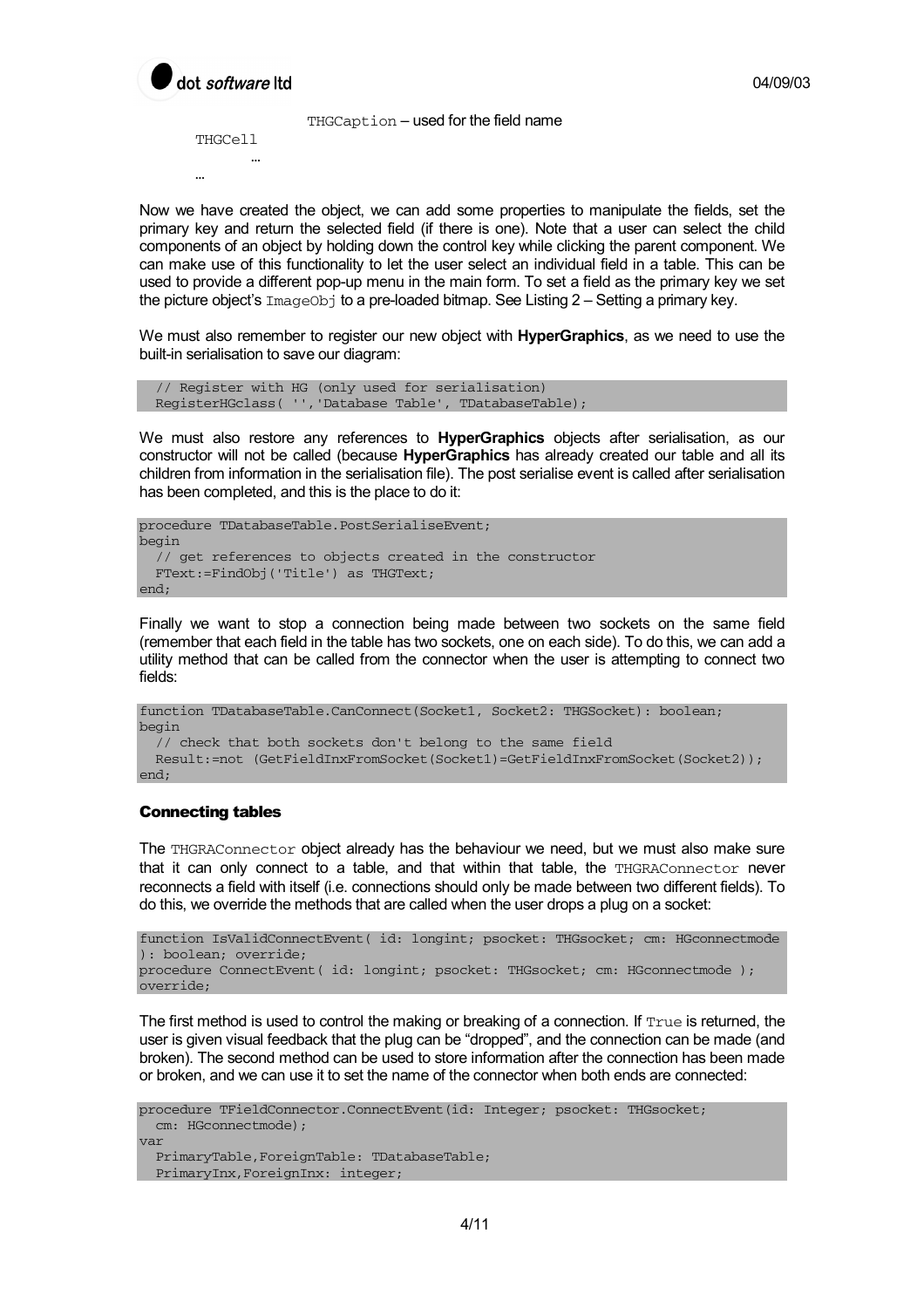$\int$  dot *software* Itd

```
begin 
   inherited; 
   // reset the name 
   GetConnectedTables(PrimaryTable,ForeignTable,PrimaryInx,ForeignInx); 
   if Assigned(PrimaryTable) and Assigned(ForeignTable) then 
     Name:=ForeignTable.Name+'_'+PrimaryTable.Name; 
end;
```
### Main Form

We can start by implementing the opening and saving of files. The serialisation built into **HyperGraphics** will write the entire object hierarchy to a buffer, so we will use a TMemoryStream to write this to a file:

```
procedure TfrmMainForm.Saveas1Click(Sender: TObject); 
var 
  msFigure: TMemoryStream; 
   iSize: integer; 
begin 
   if SaveDialog1.Execute then 
   begin 
     msFigure:=TMemoryStream.Create; 
     try 
       // write out the view data 
       iSize:=FView.SaveAllToBuffer(msFigure.Memory,0); 
       msFigure.SetSize(iSize); 
       FView.SaveAllToBuffer(msFigure.Memory,iSize); 
       msFigure.SaveToFile(SaveDialog1.FileName); 
     finally 
      msFigure.Free; 
     end; 
   end; 
end \cdot
```
Loading a file is a bit more complicated as we must replace any existing diagram. This is achieved by simply destroying the THGView (as it is the parent of the diagram) and replacing it with the diagram we saved in the file:

```
procedure TfrmMainForm.Open1Click(Sender: TObject); 
var 
  msFigure: TMemoryStream; 
begin 
   if OpenDialog1.Execute then 
   begin 
     msFigure:=TMemoryStream.Create; 
     try 
       msFigure.LoadFromFile(OpenDialog1.Filename); 
       // display it in the window (view is already in the file) 
       FView.Free; 
       FView:=HGPanel1.HGWindow. 
         RestoreFromBuffer(PByte(msFigure.Memory),msFigure.Size) as THGView; 
     finally 
       msFigure.Free; 
    end \cdot HGPanel1.Invalidate; // redraw 
   end; 
end;
```
Now we can implement the menu items for adding our table and connector objects. This is fairly trivial as we can use the AddPositionalObject method and let the user position the object with the mouse:

```
procedure TfrmMainForm.Addtable1Click(Sender: TObject); 
var 
   Table: TDatabaseTable; 
begin 
  Table:=TDatabaseTable.Create(FView);
```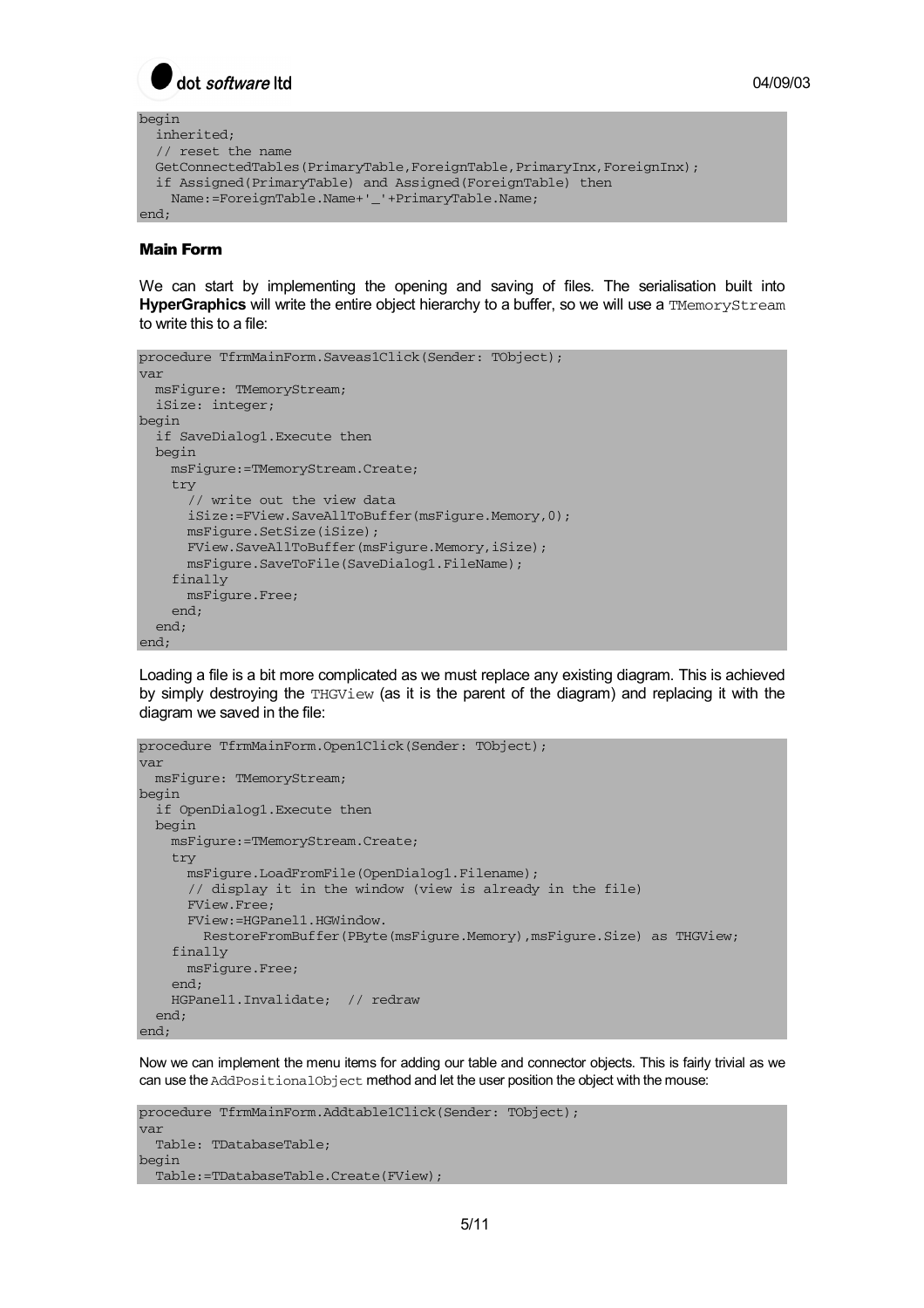

 if Table.AddPositionalObject=-1 then Table.Free; end;

Next we would like the user to be able to select items, and the program to track what they have selected so that pop-up menus can be context sensitive. If we set the HGPanel MouseEditing property to True, **HyperGraphics** will control the selection of objects with the mouse. For this example, the way that **HyperGraphics** does this is exactly what we want, but we could write our own mouse events to control the selection ourselves. Next we set event handlers for the OnObjSelected and OnObjDeSelected events so we can track the user's selections and respond correctly to right-click events. Note that the user can select a child of an object (and this is the way they will select a field in a table), so we search the selected object's parents to see if they are a THGDatabaseTable or TFieldConnector:

```
procedure TfrmMainForm.HGPanel1ObjSelected(Sender: TObject); 
var 
  Obj: THGDrawingObject; 
begin 
  FCurrentTable:=nil; 
   FCurrentConnector:=nil; 
   Obj:=Sender as THGDrawingObject; 
   // search parents of selected object as user can select a child of a table 
   // or connector 
   while Assigned(Obj) do 
   begin 
     if Obj=FView then 
       Break 
     else if Obj is TDatabaseTable then 
     begin 
       FCurrentTable:=TDatabaseTable(Obj); 
       Break; 
     end 
     else if Obj is TFieldConnector then 
     begin 
       FCurrentConnector:=TFieldConnector(Obj); 
       Break; 
     end; 
     Obj:=Obj.Parent; 
   end; 
end;
```
The final (most important) thing to add is the output of the tables, fields and constraints to a text file. The output is generated from two loops, one for tables and the other for connectors. See Listing 3 – Output of database structure. The loop for tables simply outputs the table name and all the field names, with an indicator for primary fields. The second loop must find both tables for each connector (if it is not connected to two tables, then we are not interested in it) and output the table name and field name for each. To simplify the code and remove any dependence on the internal structure of our components, the GetConnectedTables method of the connector is used, which then uses the GetTableFromSocket and GetFieldInxFromSocket methods from the table. See Listing 4 – Getting the constraint information. Note that the output is a simple list. Converting it to SQL is left as an exercise for the reader!

So what does it look like? Figure 2 shows an example database with five tables, and this is the text file it produces:

Table: Projects Primary key ID Table: Settings DefaultProjectID Table: ProjectUsers Primary key ID ProjectID UserID Table: Users Primary key ID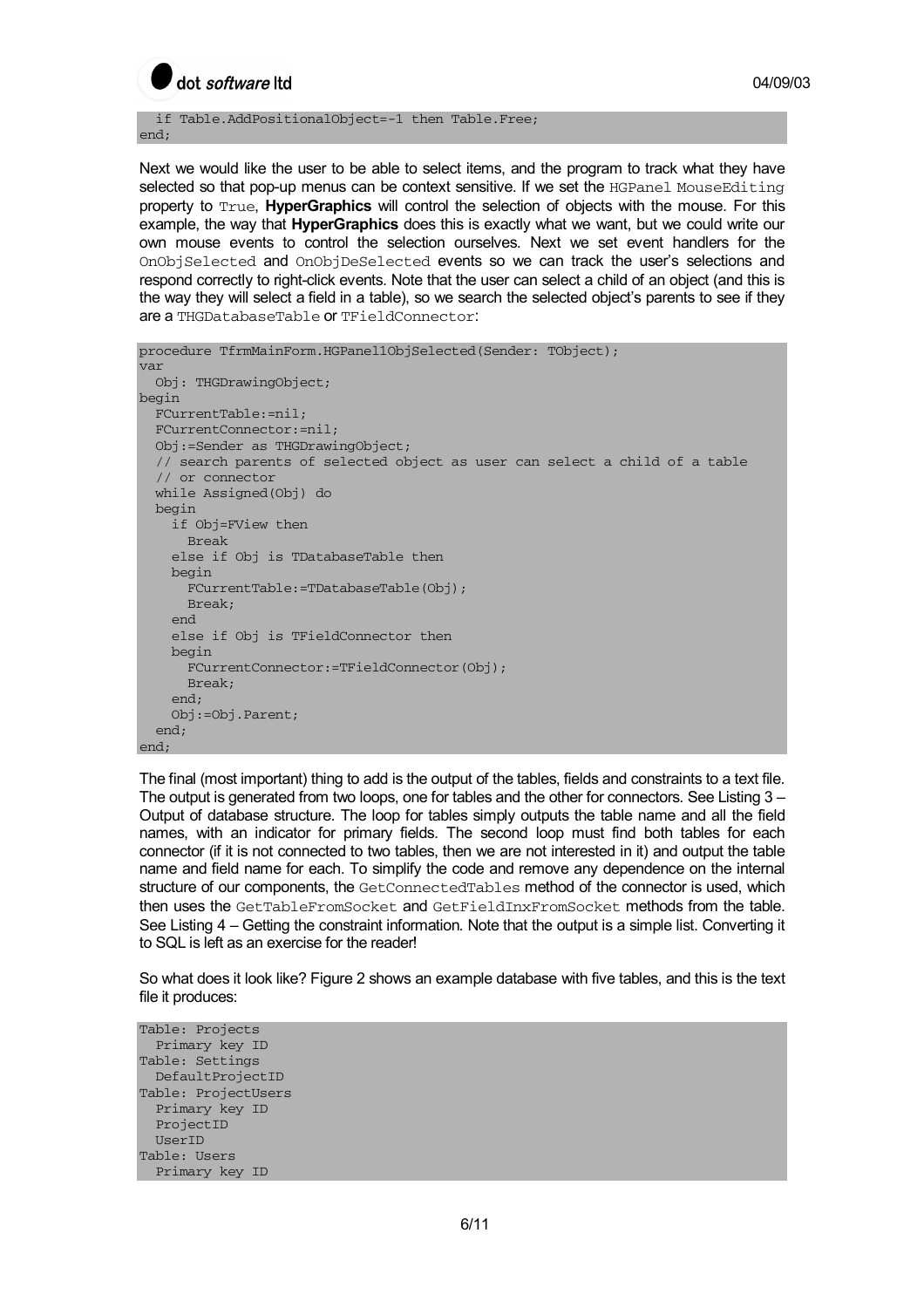

Table: Sessions Primary key ID ProjectID UserID Constraint: Settings\_Projects Primary Projects ID Foreign Settings DefaultProjectID Constraint: ProjectUsers\_Projects Primary Projects ID Foreign ProjectUsers UserID Constraint: Sessions\_Projects Primary Projects ID Foreign Sessions ProjectID Constraint: Sessions\_Users Primary Users ID Foreign Sessions UserID Constraint: ProjectUsers\_Users Primary Users ID Foreign ProjectUsers UserID





## **Conclusions**

What have we achieved? Well, we've delved into the diagramming functionality of **HyperGraphics** and built an application for capturing the structure of a database. We've learnt how to serialise our objects and how to link them together, and we've also made good use of the functionality built into **HyperGraphics** for selecting and drawing objects.

There are plenty of additional features that we could have added using **HyperGraphics**, such as multiple-object cut and paste, and object selection using a rubber band box. Yet more features, such as real-time display of data and creating custom objects, are left to other examples.

Specialist software development does not have to mean writing everything from the ground up. For skilful developers needing re-usable graphical components that offer real power and flexibility, **HyperGraphics** is an essential tool.

#### **Listing 1 – Creating the table**

constructor TDatabaseTable.Create(par: THGdrawingobject);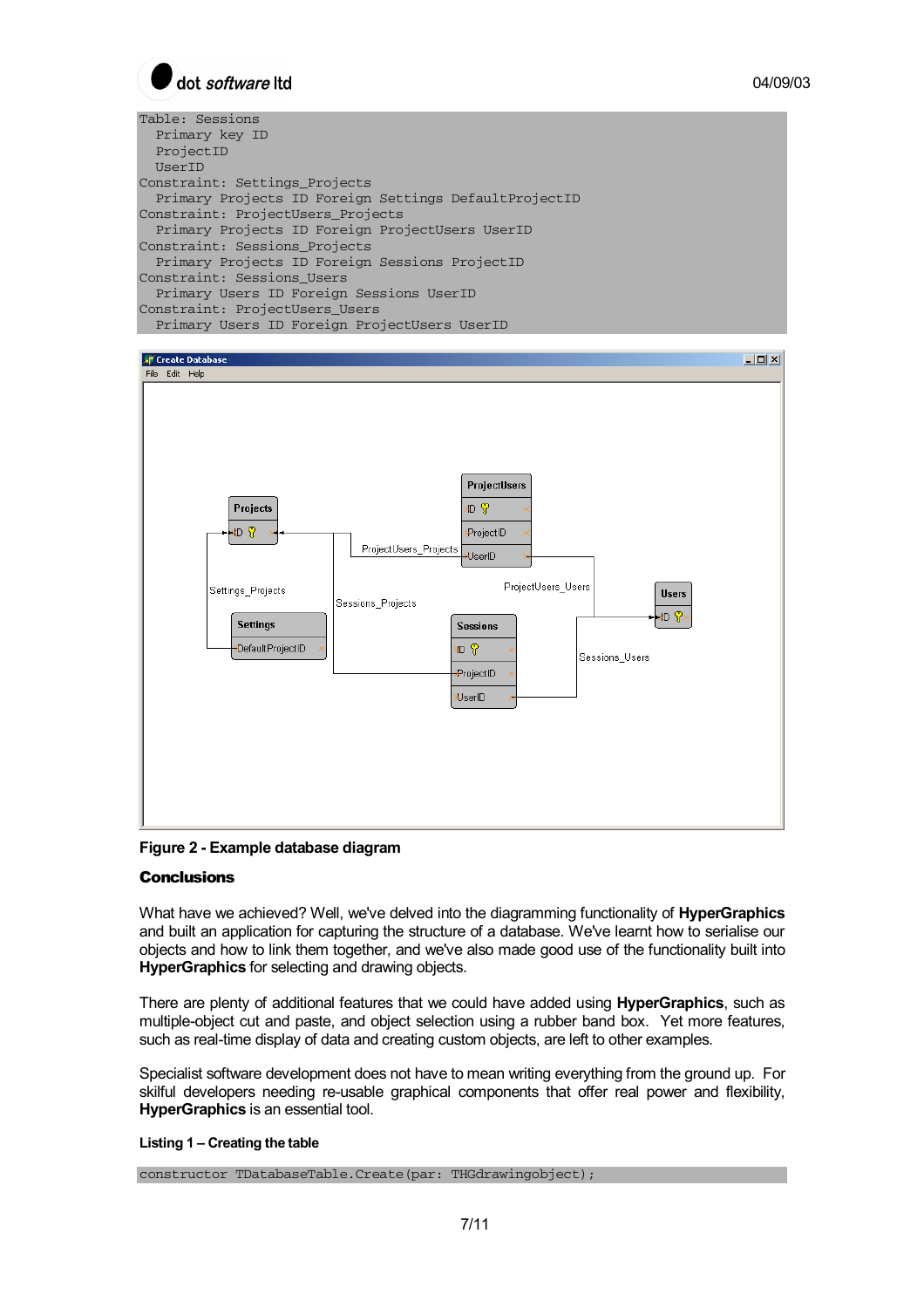

```
var 
  Cell: THGCell; 
begin 
  inherited Create(par); 
   BorderObj.ChildSocket.Free; // don't want the perimeter socket 
   // set rows/cols 
   Ncols:=1; 
   Nrows:=1; 
   // add title to row 0 
   Cell:=Self.FindCell(0,0); 
   Cell.Cellhoralignment:=HG_LEFT; 
  FText:=THGText.Create(Cell); 
  FText.Name:='Title'; 
  FText.Font.Style:=[fsBold]; 
  Roundcorners:=True; 
   Borderobj.Fillcolour:=clSilver; // match to primary key bitmap background 
  Name:='NewTable'; 
  // add first field 
  AddField('ID'); 
end; 
function TDatabaseTable.AddField(Name: string):integer; 
var 
  Caption: THGCaption; 
  Cell: THGCell; 
  Picture: THGPicture; 
  Socket: THGSocket; 
begin 
  // add a cell 
   NRows:=NRows+1; 
  Cell:=FindCell(NRows-1,0); 
   // set cell properties 
  Cell.Cellhoralignment:=HG_LEFT; 
   // add two sockets, one at each side 
   Socket:=THGSocket.CreateSocket(Cell,1,0.5); 
   Socket.Movable:=False; 
   Socket:=THGSocket.CreateSocket(Cell,3,0.5); 
   Socket.Movable:=False; 
   // add a picture object for the primary key bitmap 
   Picture:=THGPicture.Create(Cell); 
   Picture.Ownresources:=False; 
   Picture.Imageobj:=Primary; // sets the size of the picture 
   Picture.ChangeSizeunits(HG_CM); // recalculate size to cm for printer 
   // add a caption to the picture object as it can position itself automatically 
   Caption:=THGCaption.Create(Picture); 
   Caption.Alignment:=HG_CAPLEFT; 
  Caption.Textstring:=Name; 
   Result:=NRows-2; 
   PrimaryKey[Result]:=False; // default to not a primary key 
end;
```
#### **Listing 2 – Setting a primary key**

```
procedure TDatabaseTable.SetPrimaryKey(Inx: integer;Value: boolean);
begin 
   if Value then 
    GetPictureFromField(FindField(Inx)).ImageObj:=Primary 
   else 
  begin 
     with FindField(Inx).Parent as THGPicture do ImageObj:=nil; 
   end; 
end; 
initialization 
   // bitmap for primary key 
   Primary:=THGBitmap.CreateBitmap('Primary.bmp'); 
   // Register with HG (only used for serialisation) 
  RegisterHGclass('','Database Table', TDatabaseTable);
```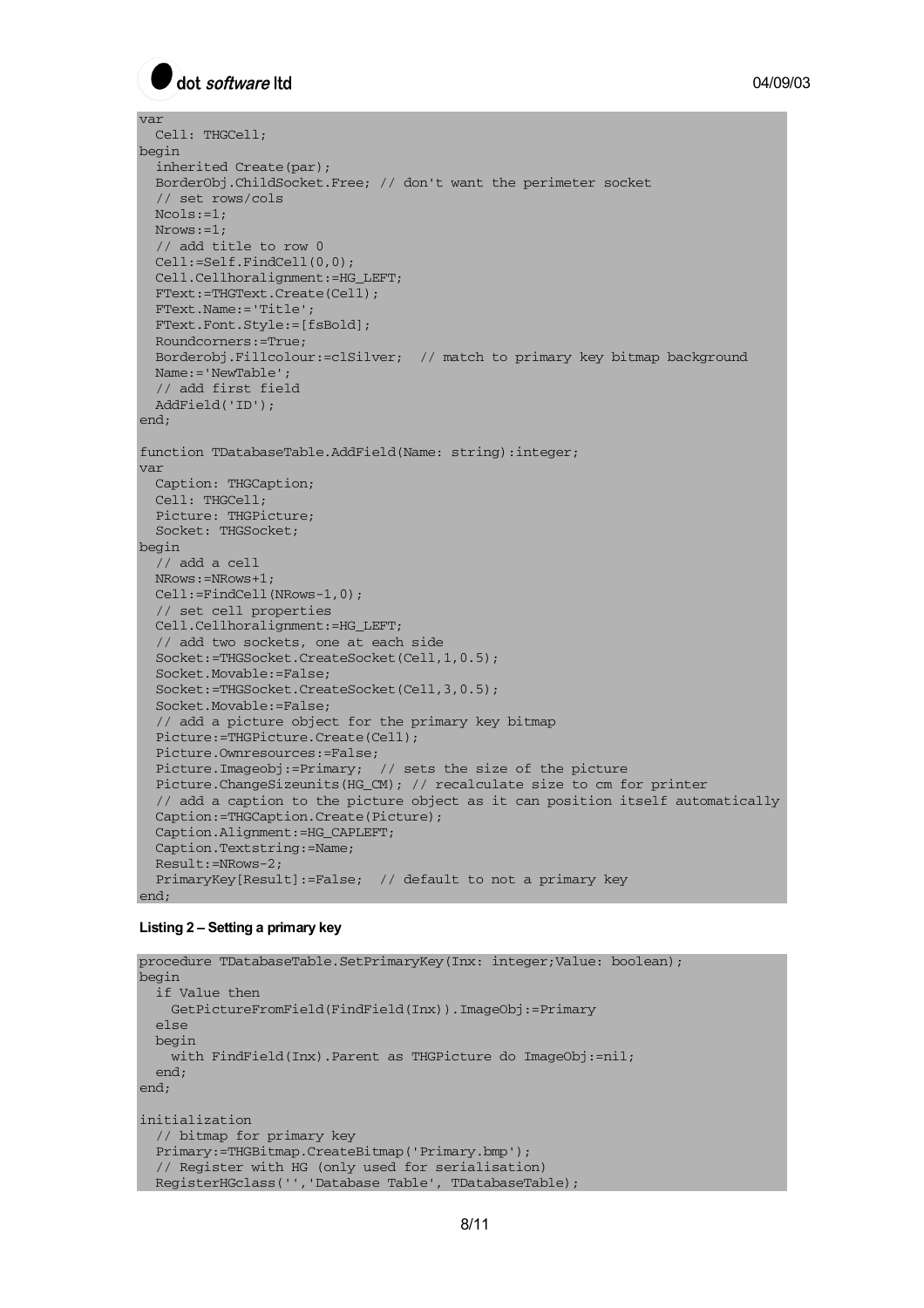

finalization Primary.Free; end.

#### **Listing 3 – Output of database structure**

```
procedure TfrmMainForm.Outputdatabase1Click(Sender: TObject); 
var 
  slDatabase: TStringList; 
   // local procedure 
   procedure OutputTable(Table: TDatabaseTable); 
   var 
     i: integer; 
    stTemp: string; 
   begin 
     slDatabase.Add('Table: '+Table.Name); 
     for i:=0 to Table.Fields-1 do 
     begin 
       if Table.PrimaryKey[i] then 
         stTemp:=' Primary key ' 
       else 
        stTemp := ' ' slDatabase.Add(stTemp+Table.Field[i]); 
     end; 
   end; 
   // local procedure 
   procedure OutputConstraints(Connector: TFieldConnector); 
   var 
     PrimaryTable,ForeignTable: TDatabaseTable; 
     PrimaryInx,ForeignInx: integer; 
   begin 
Connector.GetConnectedTables(PrimaryTable,ForeignTable,PrimaryInx,ForeignInx);
     if Assigned(PrimaryTable) and Assigned(ForeignTable) then 
     begin 
       slDatabase.Add('Constraint: '+Connector.Name); 
       slDatabase.Add(' Primary '+PrimaryTable.Name+' 
'+PrimaryTable.Field[PrimaryInx]+ 
         ' Foreign '+ForeignTable.Name+' '+ForeignTable.Field[ForeignInx]); 
     end; 
   end; 
var 
   Obj: THGDrawingObject; 
begin 
   // write out database as a text file (could be translated to SQL) 
   slDatabase:=TStringList.Create; 
   try 
     // loop round tables 
     Obj:=FView.Child; 
     while Assigned(Obj) do 
     begin 
       // output fields 
       if Obj is TDatabaseTable then OutputTable(TDatabaseTable(Obj)); 
       Obj:=Obj.Next; 
     end; 
     // loop round tables 
     Obj:=FView.Child; 
     while Assigned(Obj) do 
     begin 
       // output constraints 
       if Obj is TFieldConnector then OutputConstraints(TFieldConnector(Obj)); 
       Obj:=Obj.Next; 
     end; 
     slDatabase.SaveToFile('Database.txt'); 
   finally 
    slDatabase.Free; 
   end; 
end;
```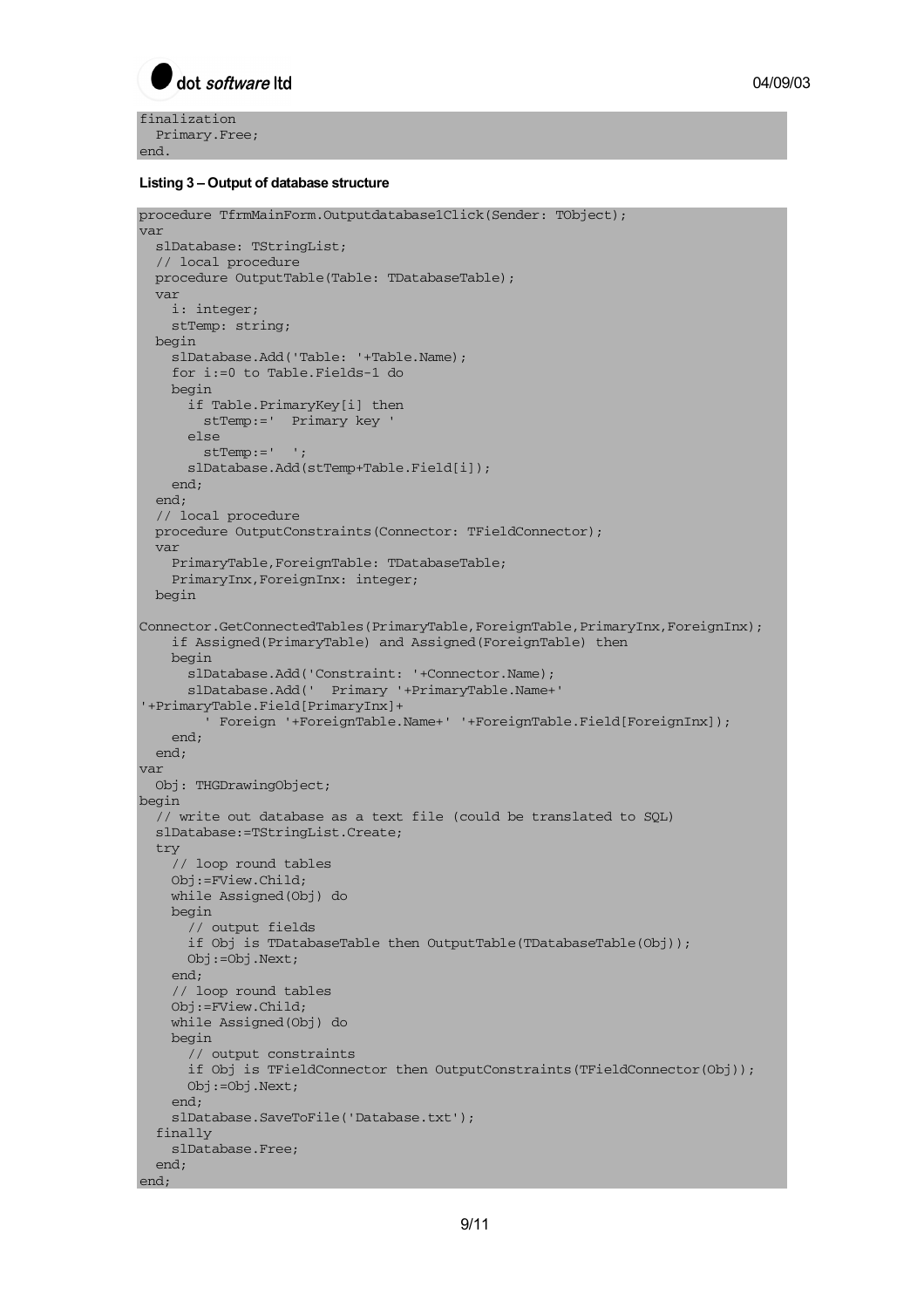

#### **Listing 4 – Getting the constraint information**

```
procedure TFieldConnector.GetConnectedTables(var PrimaryTable,ForeignTable: 
TDatabaseTable; 
  var PrimaryInx, ForeignInx: integer);
var 
  Plug: THGPlug; 
begin 
  PrimaryTable:=nil; 
   ForeignTable:=nil; 
   PrimaryInx:=-1; 
   ForeignInx:=-1; 
   Plug:=ChildPlug; 
   if Assigned(Plug.Socketobj) then 
   begin 
     ForeignTable:=TDatabaseTable.GetTableFromSocket(Plug.Socketobj); 
     ForeignInx:=ForeignTable.GetFieldInxFromSocket(Plug.Socketobj); 
  end \cdot Plug:=GetOtherPlug(Plug); 
   if Assigned(Plug.Socketobj) then 
   begin 
     PrimaryTable:=TDatabaseTable.GetTableFromSocket(Plug.Socketobj); 
     PrimaryInx:=PrimaryTable.GetFieldInxFromSocket(Plug.Socketobj); 
   end; 
end; 
function TFieldConnector.GetOtherPlug(Plug: THGPlug):THGPlug; 
var 
   OtherPlug: THGPlug; 
begin 
   Result:=nil; 
   OtherPlug:=ChildPlug; 
   while Assigned(OtherPlug) do 
   begin 
     if OtherPlug<>Plug then 
     begin 
       Result:=OtherPlug; 
       Break; 
     end; 
     OtherPlug:=OtherPlug.NextPlug; 
   end; 
end; 
function TDatabaseTable.GetFieldInxFromSocket(Socket: THGSocket): integer; 
var 
   i: integer; 
  Cell: THGCell; 
begin 
   Result:=-1; 
   for i:=0 to Fields-1 do 
   begin 
     Cell:=GetCellFromField(FindField(i)); 
     if HasChildSocket(Cell,Socket) then 
     begin 
       Result:=i; 
       Break; 
     end; 
   end; 
end; 
class function TDatabaseTable.GetTableFromSocket(Socket: THGSocket): 
TDatabaseTable; 
begin 
   if not (Socket.Parent.Parent is TDatabaseTable) then 
     Result:=nil 
   else 
    Result:=TDatabaseTable(Socket.Parent.Parent);
```